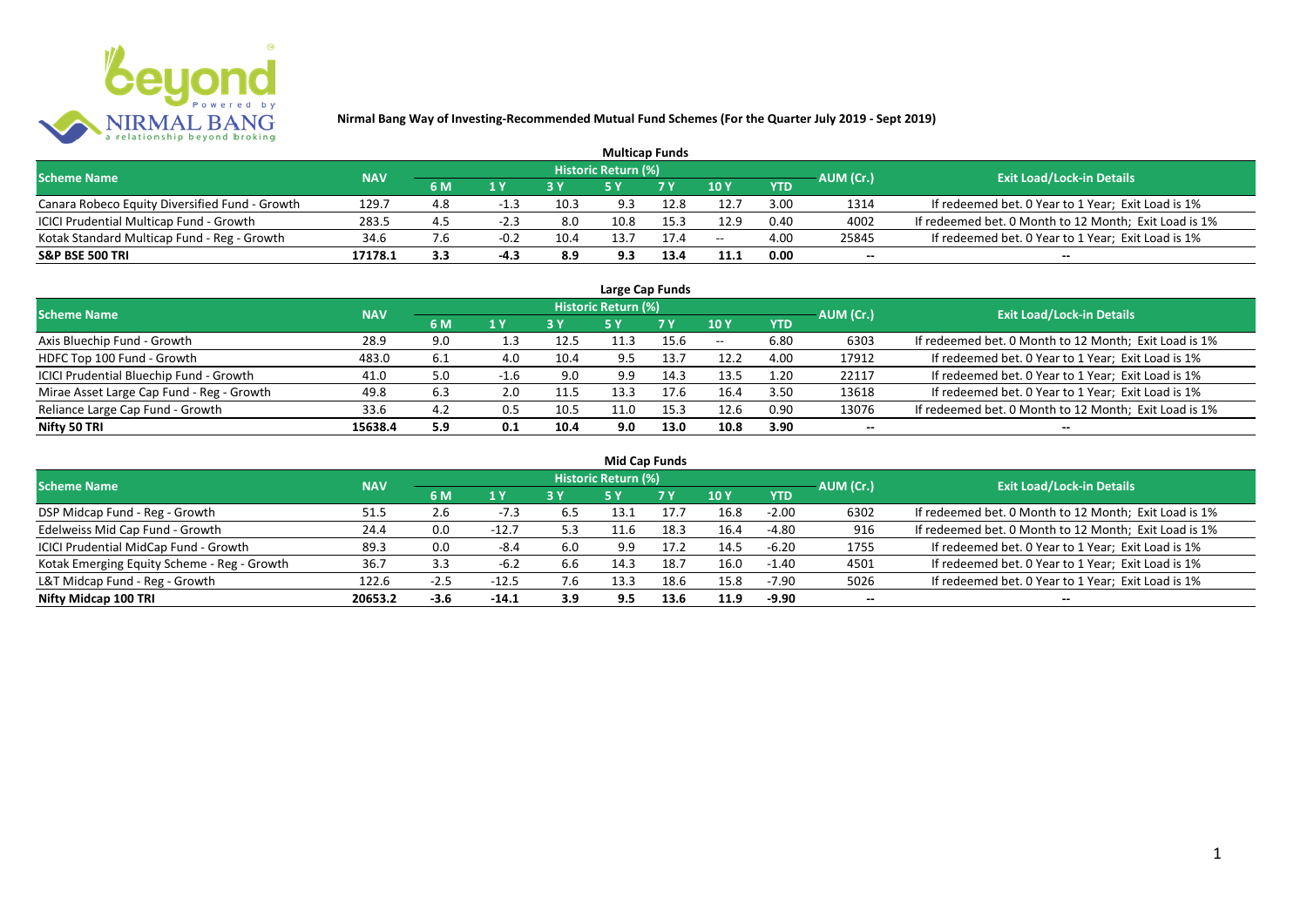

| Large & Midcap                                   |            |     |                         |                    |                            |      |      |            |           |                                                    |  |  |  |
|--------------------------------------------------|------------|-----|-------------------------|--------------------|----------------------------|------|------|------------|-----------|----------------------------------------------------|--|--|--|
| <b>Scheme Name</b>                               | <b>NAV</b> |     |                         |                    | <b>Historic Return (%)</b> |      |      |            | AUM (Cr.) | <b>Exit Load/Lock-in Details</b>                   |  |  |  |
|                                                  |            | 6 M | $\mathbf{A} \mathbf{V}$ |                    |                            | 7 V  | 10Y  | <b>YTD</b> |           |                                                    |  |  |  |
| Canara Robeco Emerging Equities - Growth         | 87.9       |     | -8.1                    | 9.5                | 15.1                       |      | 19.6 | $-1.20$    | 4929      | If redeemed bet. 0 Year to 1 Year; Exit Load is 1% |  |  |  |
| Invesco India Growth Opportunities Fund - Growth | 32.5       |     | $-4.6$                  | $Q$ $\overline{Q}$ | 11.2                       |      | 13.0 | $-1.00$    | 1539      | If redeemed bet. 0 Year to 1 Year; Exit Load is 1% |  |  |  |
| NIFTY Large Midcap 250 TRI                       | 6795.2     | 1.3 | -6.8                    | 8.6                | 10.6                       | 15.1 | 12.2 | $-2.90$    | $- -$     | $- -$                                              |  |  |  |

|                                  |            |      |      |             |                     | <b>Focused Funds</b> |       |            |           |                                                       |
|----------------------------------|------------|------|------|-------------|---------------------|----------------------|-------|------------|-----------|-------------------------------------------------------|
| <b>Scheme Name</b>               | <b>NAV</b> |      |      |             | Historic Return (%) |                      |       |            | AUM (Cr.) | <b>Exit Load/Lock-in Details</b>                      |
|                                  |            | 6 M  | 1 V  |             | cν                  | 7 V                  | 10 Y  | <b>YTD</b> |           |                                                       |
| Axis Focused 25 Fund - Growth    | 27.3       | 8.9  | -6.3 | 12.0        | 13.1                | 15.5                 | $- -$ | 1.80       | 8044      | If redeemed bet. 0 Month to 12 Month; Exit Load is 1% |
| SBI Focused Equity Fund - Growth | 140.0      | 10.8 |      | 11.0        | 13.2                | 16.                  | 18.5  | 5.90       | 4864      | If redeemed bet. 0 Year to 1 Year; Exit Load is 1%    |
| <b>S&amp;P BSE 500</b>           | 14424.1    |      | -5.5 | $ -$<br>7.6 | 8.0                 | 11.9                 | 9.5   | $-0.80$    | $- -$     | $- -$                                                 |

|                                                |            |      |         |                     | <b>Small Cap Funds</b> |                                                |       |            |           |                                                    |
|------------------------------------------------|------------|------|---------|---------------------|------------------------|------------------------------------------------|-------|------------|-----------|----------------------------------------------------|
| <b>Scheme Name</b>                             | <b>NAV</b> |      |         | Historic Return (%) |                        |                                                |       |            | AUM (Cr.) | <b>Exit Load/Lock-in Details</b>                   |
|                                                |            | 6 M  |         |                     |                        |                                                | 10Y   | <b>YTD</b> |           |                                                    |
| Franklin India Smaller Companies Fund - Growth | 48.5       | -4.5 | $-15.6$ |                     | 10.7                   | -19.7                                          | 16.8  | $-7.70$    | 7369      | If redeemed bet. 0 Year to 1 Year; Exit Load is 1% |
| HDFC Small Cap Fund - Growth                   | 38.7       | -5.4 | $-13.8$ | 9.6                 | 12.8                   | 16.3                                           | 14.0  | $-9.10$    | 8427      | If redeemed bet. 0 Year to 1 Year; Exit Load is 1% |
| L&T Emerging Businesses Fund - Reg - Growth    | 22.1       | -5., | $-16.9$ | 8.6                 | 13.4                   | $\hspace{0.1mm}-\hspace{0.1mm}-\hspace{0.1mm}$ | $- -$ | -11.20     | 6079      | If redeemed bet. 0 Year to 1 Year; Exit Load is 1% |
| Nifty Smallcap 100 TRI                         | 6894.4     | -6.4 | $-23.4$ | $-1.6$              | 3.3                    |                                                |       | $-12.00$   | $- -$     | --                                                 |

# **ELSS Schemes (Tax Saving u/s 80-C)**

| <b>Scheme Name</b>                            | <b>NAV</b> |            |            | <b>Historic Return (%)</b> |       |      |         |            | AUM (Cr.)                | <b>Exit Load/Lock-in Details</b> |
|-----------------------------------------------|------------|------------|------------|----------------------------|-------|------|---------|------------|--------------------------|----------------------------------|
|                                               |            | 6 M        | 1 Y        |                            | 5 Y   | 7Y   | 10Y     | <b>YTD</b> |                          |                                  |
| Aditya Birla Sun Life Tax Relief 96 - Growth  | 29.2       |            | $-9.2$     | 7.4                        | 11.9  | 16.6 | 12.7    | $-5.60$    | 8850                     | Nil                              |
| Axis Long Term Equity Fund - Growth           | 43.9       | 8.8        | $-2.7$     | 9.6                        | 12.9  | 19.3 | $-  \,$ | 2.30       | 19718                    |                                  |
| IDFC Tax Advantage (ELSS) Fund - Reg - Growth | 52.7       | 3.7        | $-7.6$     | 8.5                        | 10.8  | 15.8 | 14.1    | $-2.30$    | 2060                     |                                  |
| Invesco India Tax Plan - Growth               | 48.4       | 2.7        | $-6.6$     | -8.1                       | 11.2  | 16.1 | 14.5    | $-1.20$    | 878                      |                                  |
| Mirae Asset Tax Saver Fund - Reg - Growth     | 17.3       | $\sqrt{1}$ | <b>2</b> 2 | 14.7                       | $- -$ | --   | $- -$   | 3.80       | 2202                     |                                  |
| <b>S&amp;P BSE 200 TRI</b>                    | 5562.8     | 4.0        | $-2.7$     | 9.5                        | 9.6   | 13.6 | 11.1    | 1.00       | $\overline{\phantom{a}}$ | $\overline{\phantom{a}}$         |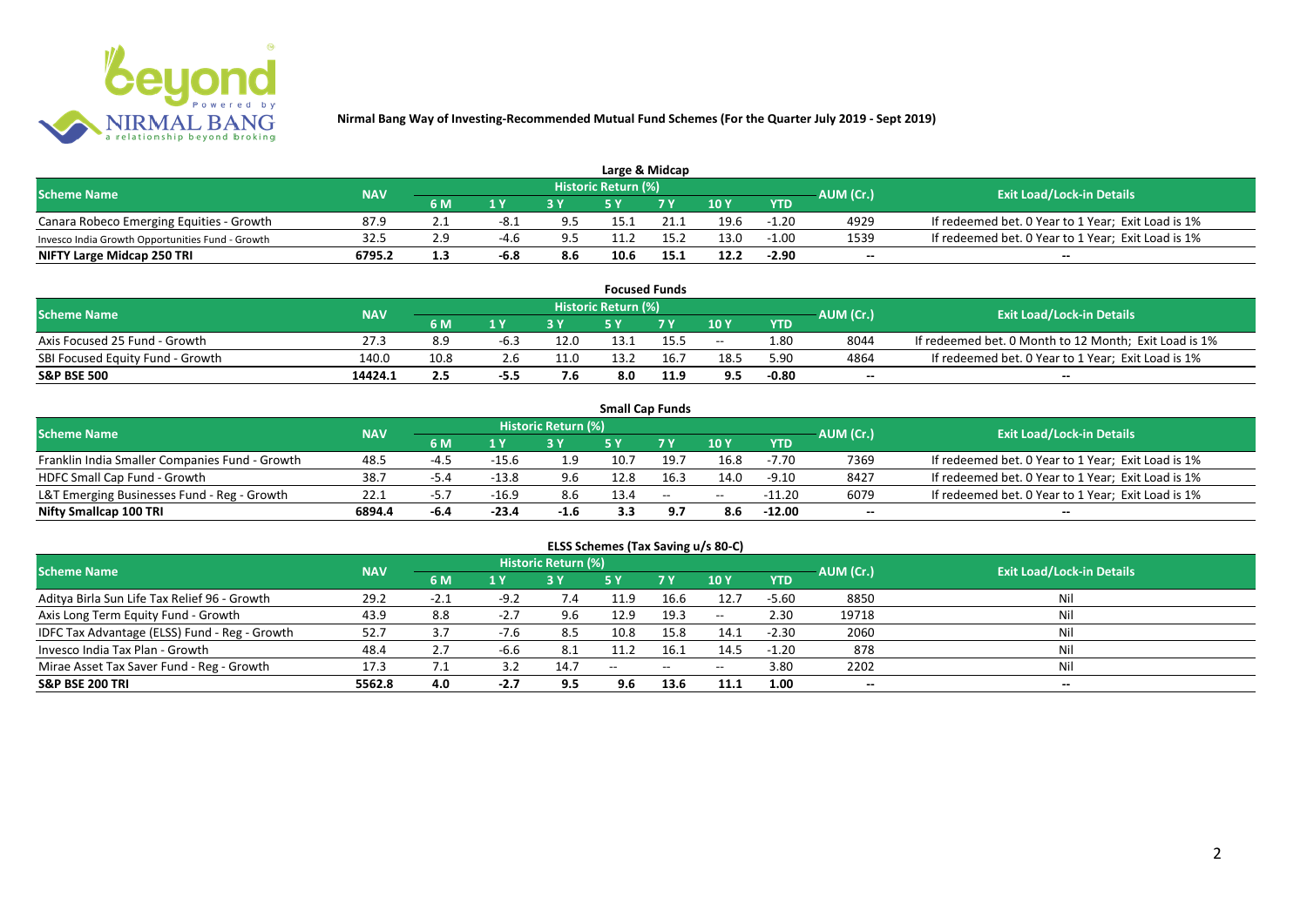

| <b>Contra/Value Fund</b>                  |            |           |        |                     |      |      |               |            |           |                                                    |  |  |  |
|-------------------------------------------|------------|-----------|--------|---------------------|------|------|---------------|------------|-----------|----------------------------------------------------|--|--|--|
| <b>Scheme Name</b>                        | <b>NAV</b> |           |        | Historic Return (%) |      |      |               |            | AUM (Cr.) | <b>Exit Load/Lock-in Details</b>                   |  |  |  |
|                                           |            | <b>6M</b> | 1 Y    |                     |      |      | $\sqrt{10}$ Y | <b>YTD</b> |           |                                                    |  |  |  |
| Kotak India EQ Contra Fund - Reg - Growth | 50.9       | 4.8       | $-2.0$ | 10.9                | 10.5 | 14.1 | 12.0          | 1.70       | 865       | If redeemed bet. 0 Year to 1 Year; Exit Load is 1% |  |  |  |
| Invesco India Contra Fund - Growth        | 45.2       | 2.4       |        | 10.4                |      |      | 13.9          | $-2.50$    | 4027      | If redeemed bet. 0 Year to 1 Year; Exit Load is 1% |  |  |  |
| UTI Value Opportunities Fund - Growth     | 58.5       | -3.4      | $-5.9$ | 5.9                 | 6.5  | .1.0 | 11.2          | 0.10       | 4493      | If redeemed bet. 0 Year to 1 Year; Exit Load is 1% |  |  |  |
| <b>S&amp;P BSE 500 TRI</b>                | 17178.1    | 3.3       | -4.3   | 8.9                 | 9.3  |      | 11.1          | 0.00       | --        | $- -$                                              |  |  |  |

| Sector/Thematic                                                           |            |        |        |                            |           |           |         |            |           |                                                    |  |  |  |
|---------------------------------------------------------------------------|------------|--------|--------|----------------------------|-----------|-----------|---------|------------|-----------|----------------------------------------------------|--|--|--|
| <b>Scheme Name</b>                                                        | <b>NAV</b> |        |        | <b>Historic Return (%)</b> |           |           |         |            | AUM (Cr.) | <b>Exit Load/Lock-in Details</b>                   |  |  |  |
|                                                                           |            | 6 M    | 1 Y    | 3Y                         | <b>5Y</b> | <b>7Y</b> | 10Y     | <b>YTD</b> |           |                                                    |  |  |  |
| Canara Robeco Consumer Trends Fund - Reg - Growth                         | 37.5       | 2.3    | $-3.5$ | 10.1                       | 13.4      | 15.9      | $- -$ . | $-0.50$    | 337       | If redeemed bet. 0 Year to 1 Year; Exit Load is 1% |  |  |  |
| Mirae Asset Great Consumer Fund - Growth                                  | 32.5       | -1.3   | $-4.8$ | 11.3                       | 12.9      | 16.3      | $- -$   | $-5.30$    | 802       | If redeemed bet. 0 Year to 1 Year; Exit Load is 1% |  |  |  |
| <b>ICICI Prudential Technology Fund - Growth</b>                          | 58.6       | $-0.4$ | 3.2    | 13.6                       | 10.8      | 19.0      | 19.0    | 3.50       | 445       | If redeemed bet. 0 Day to 15 Day; Exit Load is 1%  |  |  |  |
| Reliance Pharma Fund - Growth                                             | 140.2      | $-6.5$ | $-3.6$ | $-0.4$                     | 7.2       | 12.8      | 17.4    | $-6.20$    | 2420      | If redeemed bet. 0 Year to 1 Year; Exit Load is 1% |  |  |  |
| ICICI Prudential Banking and Financial Services Fund -<br>Retail - Growth | 64.2       | 9.9    | 2.6    | 13.4                       | 16.2      | 19.9      | 18.2    | 5.50       | 3354      | If redeemed bet. 0 Day to 15 Day; Exit Load is 1%  |  |  |  |
| Reliance Banking Fund - Growth                                            | 274.1      | 7.6    | $-2.4$ | 12.8                       | 13.0      | 16.1      | 16.2    | 3.50       | 3203      | If redeemed bet. 0 Year to 1 Year; Exit Load is 1% |  |  |  |
| <b>S&amp;P BSE 500 TRI</b>                                                | 17178.1    | 3.3    | $-4.3$ | 8.9                        | 9.3       | 13.4      | 11.1    | 0.00       |           | --                                                 |  |  |  |

| <b>Dynamic Asset Allocation Funds</b>                      |            |     |        |                            |            |                          |       |            |           |                                                         |  |  |  |
|------------------------------------------------------------|------------|-----|--------|----------------------------|------------|--------------------------|-------|------------|-----------|---------------------------------------------------------|--|--|--|
| <b>Scheme Name</b>                                         | <b>NAV</b> |     |        | <b>Historic Return (%)</b> |            |                          |       |            | AUM (Cr.) | <b>Exit Load/Lock-in Details</b>                        |  |  |  |
|                                                            |            | 6 M | 1Y     | <b>3Y</b>                  | <b>5 Y</b> | 7 Y                      | 10Y   | <b>YTD</b> |           |                                                         |  |  |  |
| ICICI Prudential Balanced Advantage Fund - Reg -<br>Growth | 35.3       | 4.7 | 4.2    | 7.6                        | 9.3        | 13.2                     | 12.4  | 2.80       | 28709     | If redeemed bet. 0 Year to 1 Year; Exit Load is 1%      |  |  |  |
| Invesco India Dynamic Equity Fund - Growth                 | 28.8       | 5.6 | $-1.4$ | 7.7                        | 9.3        | 13.5                     | 11.8  | 4.30       | 966       | If redeemed bet. 0 Month to 3 Month; Exit Load is 0.25% |  |  |  |
| Reliance Balanced Advantage Fund - Growth                  | 90.4       | 5.0 | 4.0    | 8.9                        | 9.3        | 13.7                     | 12.0  | 3.90       | 2040      | If redeemed bet. 0 Month to 12 Month; Exit Load is 1%   |  |  |  |
| SBI Dynamic Asset Allocation Fund - Reg - Growth           | 13.2       | 0.7 | $-0.3$ | 6.9                        | $- -$      | $\overline{\phantom{m}}$ | $- -$ | 0.90       | 687       | If redeemed bet. 0 Month to 12 Month; Exit Load is 1%   |  |  |  |
| NIFTY 50 Hybrid Composite Debt 65:35 Index                 | 9880.0     | 6.6 | 4.8    | 9.7                        | 9.2        | 11.8                     | 10.1  | 5.40       | --        | $- -$                                                   |  |  |  |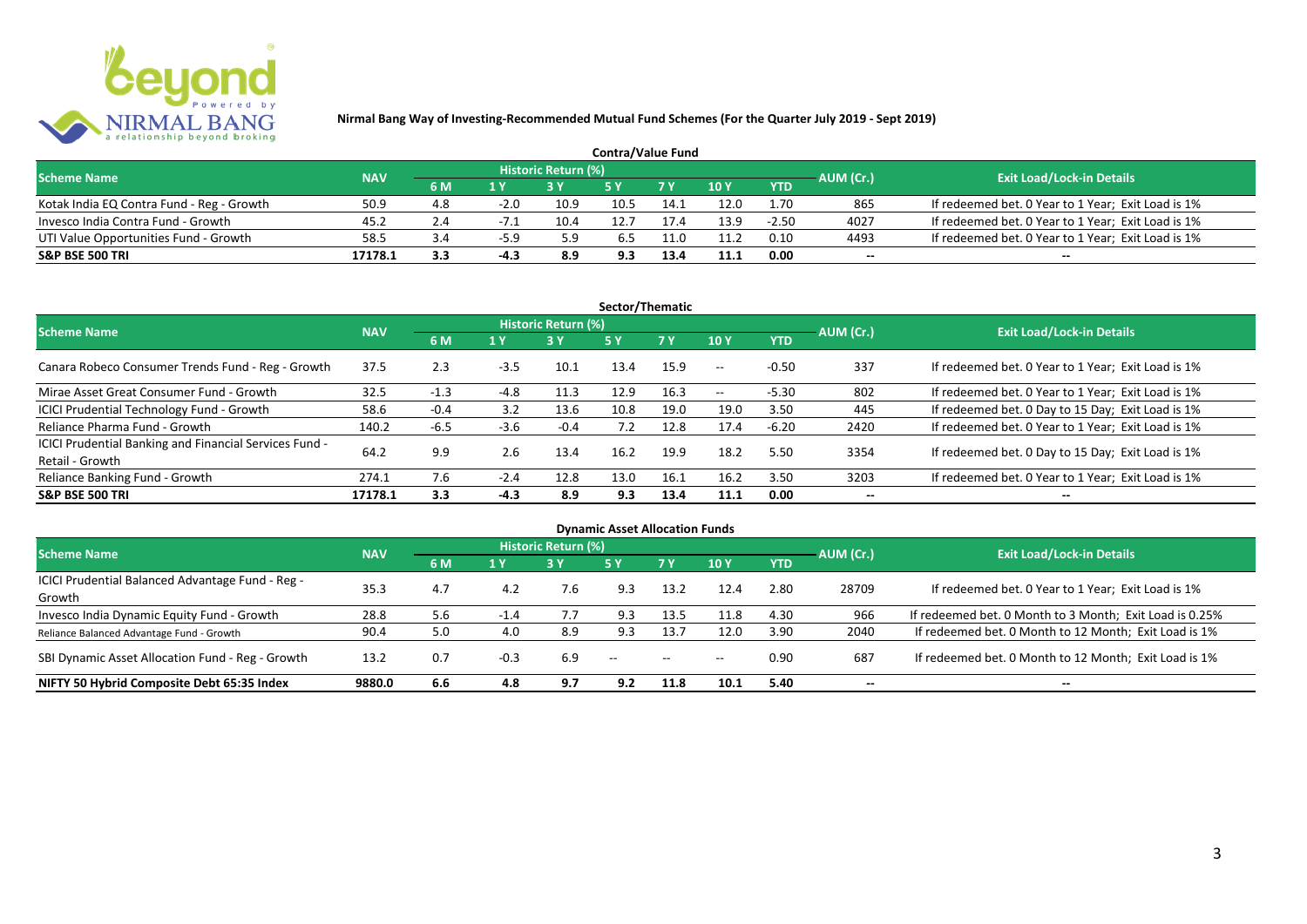

| <b>Hybrid Aggressive</b>                        |            |     |              |                     |       |                          |       |            |           |                                                       |  |  |  |
|-------------------------------------------------|------------|-----|--------------|---------------------|-------|--------------------------|-------|------------|-----------|-------------------------------------------------------|--|--|--|
| <b>Scheme Name</b>                              | <b>NAV</b> |     |              | Historic Return (%) |       |                          |       |            | AUM (Cr.) | <b>Exit Load/Lock-in Details</b>                      |  |  |  |
|                                                 |            | 6 M | $\sqrt{4}$ Y |                     | '5 Y  | 7 Y                      | 10Y   | <b>YTD</b> |           |                                                       |  |  |  |
| HDFC Hybrid Equity Fund - Growth                | 52.7       | 4.5 |              | 6.3                 | 6.4   | 10.9                     | 10.2  | 2.60       | 22221     | If redeemed bet. 0 Year to 1 Year; Exit Load is 1%    |  |  |  |
| ICICI Prudential Equity & Debt Fund - Growth    | 132.0      | 5.8 |              | 9.2                 | 11.0  | 15.4                     | 14.2  | 3.10       | 25617     | If redeemed bet. 0 Year to 1 Year; Exit Load is 1%    |  |  |  |
| Mirae Asset Hybrid - Equity Fund - Reg - Growth | 14.6       | 6.7 |              | 10.1                | $- -$ | $\overline{\phantom{m}}$ | $- -$ | 4.50       | 2196      | If redeemed bet. 0 Year to 1 Year; Exit Load is 1%    |  |  |  |
| SBI Equity Hybrid Fund - Growth                 | 135.0      | 7.9 |              | ۹                   |       |                          | 12.4  | 5.20       | 29832     | If redeemed bet. 0 Month to 12 Month; Exit Load is 1% |  |  |  |
| Canara Robeco Equity Hybrid Fund - Growth       | 155.4      | 4.8 |              | 8.7                 | 10.7  | 13.5                     | 13.0  | 3.20       | 2316      | If redeemed bet. 0 Year to 1 Year; Exit Load is 1%    |  |  |  |
| NIFTY 50 Hybrid Composite Debt 65:35 Index      | 9880.0     | 6.6 | 4.8          | 9.7                 | 9.2   | 11.8                     | 10.1  | 5.40       | $- -$     | $- -$                                                 |  |  |  |

| <b>Arbitrage Fund</b>                      |            |     |     |                            |     |  |     |      |           |                                                         |  |  |  |
|--------------------------------------------|------------|-----|-----|----------------------------|-----|--|-----|------|-----------|---------------------------------------------------------|--|--|--|
| <b>Scheme Name</b>                         | <b>NAV</b> |     |     | <b>Historic Return (%)</b> |     |  |     |      | AUM (Cr.) | <b>Exit Load/Lock-in Details</b>                        |  |  |  |
|                                            |            | 1 M | 3 M | 6 M                        |     |  | 2 V | YTD  |           |                                                         |  |  |  |
| IDFC Arbitrage Fund - Reg - Growth         | 23.8       |     |     |                            | 6.7 |  |     | 6.90 | 5498      | If redeemed bet. 0 Month to 1 Month; Exit Load is 0.25% |  |  |  |
| Kotak Equity Arbitrage Fund - Reg - Growth | 27.0       | 6.9 |     | 6.8                        | 6.5 |  |     | 6.60 | 13769     | If redeemed bet. 0 Day to 30 Day; Exit Load is 0.25%    |  |  |  |
| Reliance Arbitrage Fund - Growth           | 19.4       |     |     |                            | 6.6 |  | 6.4 | 6.80 | 8759      | If redeemed bet. 0 Month to 1 Month; Exit Load is 0.25% |  |  |  |

|                                          |            |           |       |                     | <b>Equity Saver</b>      |                |       |            |                          |                                                       |
|------------------------------------------|------------|-----------|-------|---------------------|--------------------------|----------------|-------|------------|--------------------------|-------------------------------------------------------|
| <b>Scheme Name</b>                       | <b>NAV</b> |           |       | Historic Return (%) |                          |                |       |            | AUM (Cr.)                | <b>Exit Load/Lock-in Details</b>                      |
|                                          |            | <b>6M</b> | 1 V   |                     |                          | 7 <sub>V</sub> | 10Y   | <b>YTD</b> |                          |                                                       |
| Axis Equity Saver Fund - Reg - Growth    | 12.8       | 3.8       | 2.0   | 6.6                 | $\overline{\phantom{a}}$ | $- -$          | $- -$ | 3.10       | 766                      | If redeemed bet. 0 Month to 12 Month; Exit Load is 1% |
| HDFC Equity Savings Fund - Growth        | 36.4       |           | 2.9   | 7.9                 | 8.0                      | 9.0            | 92    | 2.50       | 5422                     | If redeemed bet. 0 Year to 1 Year; Exit Load is 1%    |
| Kotak Equity Savings Fund - Reg - Growth | 14.2       | 3.3       | 3.0   |                     | $\sim$ $\sim$            | $\sim$         | $- -$ | 2.60       | 2122                     | If redeemed bet. 0 Year to 1 Year; Exit Load is 1%    |
| CRISIL Hybrid 50+50 - Moderate Index*    | $- -$      |           | $- -$ |                     | $- -$                    | $- -$          |       | --         | $\overline{\phantom{a}}$ | $- -$                                                 |

|                                           |            |           |     |                     |     | <b>Liquid Funds</b> |            |                 |           |                                  |
|-------------------------------------------|------------|-----------|-----|---------------------|-----|---------------------|------------|-----------------|-----------|----------------------------------|
| <b>Scheme Name</b>                        | <b>NAV</b> |           |     | Historic Return (%) |     |                     | <b>YTM</b> | Avg             | AUM (Cr.) | <b>Exit Load/Lock-in Details</b> |
|                                           |            | <b>1W</b> | 2 W | M                   | 3 M | 1Y                  |            | <b>Maturity</b> |           |                                  |
| Axis Liquid Fund - Growth                 | 2112.7     | 6.4       | 6.6 | 6.8                 | 6.9 | 7.5                 | 6.5        | 0.11            | 27255     | Nil                              |
| IDFC Cash Fund - Reg - Growth             | 2307.3     | 6.1       |     | 6.3                 | 6.6 |                     | 6.3        | 0.08            | 10199     | Nil                              |
| Kotak Liquid Scheme - Reg - Growth        | 3857.5     | 6.1       | 6.2 | 6.5                 | 6.8 | 7.3                 | 6.5        | 0.10            | 29065     | Nil                              |
| Mirae Asset Cash Management Fund - Growth | 1994.7     | 6.3       | 6.5 | 6.7                 | 6.8 | 7.4                 | 6.4        | 0.11            | 3033      | Nil                              |
| <b>CRISIL Liquid Fund Index</b>           | $- -$      | 6.4       | 6.7 | 7.0                 | 7.3 | $-$                 | $- -$      | $- -$           | $- -$     | $- -$                            |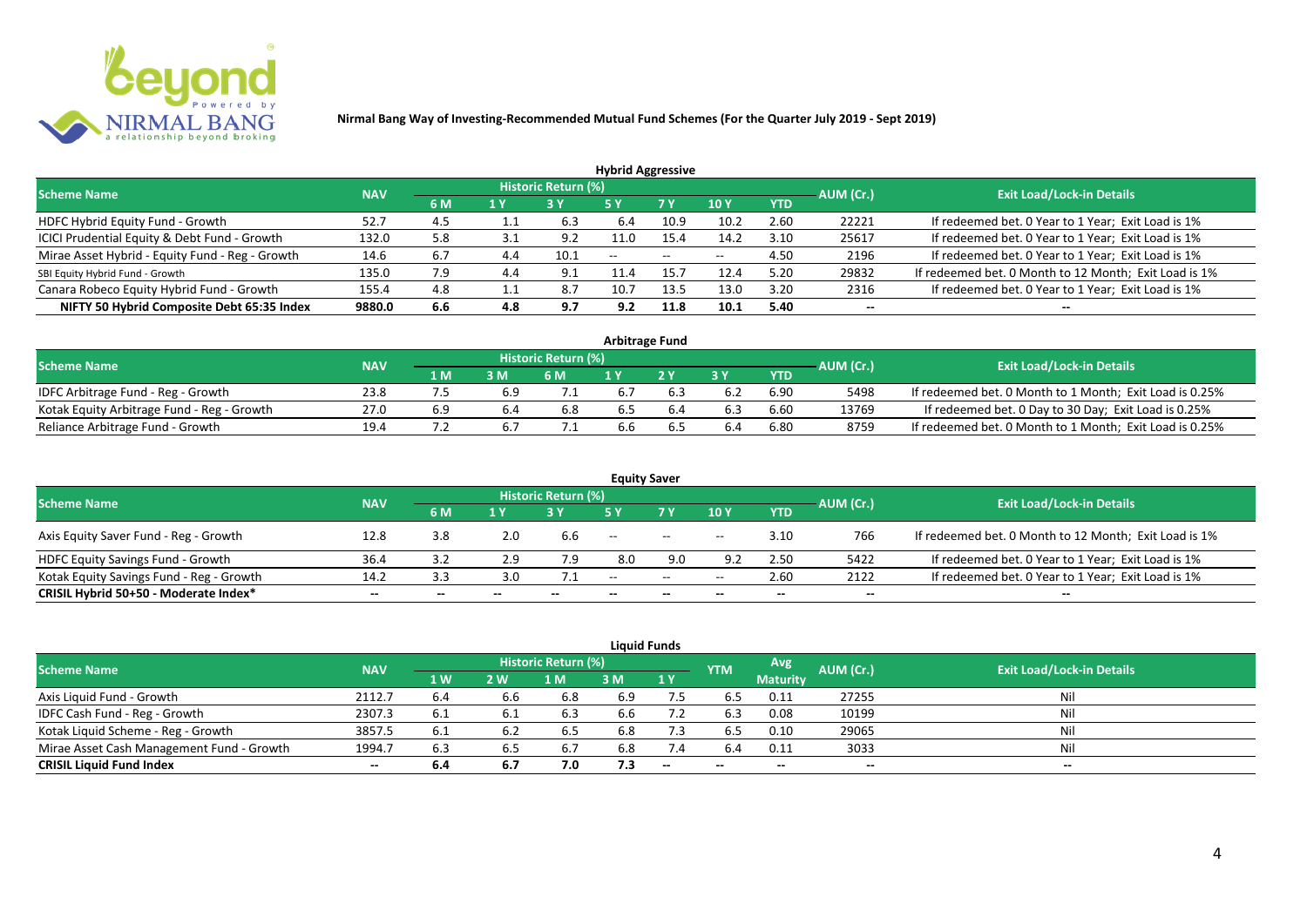

|                                               |            |     |     |                            | <b>Ultra Short Fund</b> |       |            |                 |           |                                  |
|-----------------------------------------------|------------|-----|-----|----------------------------|-------------------------|-------|------------|-----------------|-----------|----------------------------------|
| <b>Scheme Name</b>                            | <b>NAV</b> |     |     | <b>Historic Return (%)</b> |                         |       | <b>YTM</b> | Avg             | AUM (Cr.) | <b>Exit Load/Lock-in Details</b> |
|                                               |            | 1 M | 3 M | 6 M                        |                         | 3 Y   |            | <b>Maturity</b> |           |                                  |
| HDFC Ultra Short Term Fund - Reg - Growth     | 10.7       | 9.1 | 8.4 | 8.3                        | $- -$                   | $- -$ |            | 0.50            | 6847      | Nil                              |
| IDFC Ultra Short Term Fund - Reg - Growth     | 10.9       | 8.9 | 8.8 | 8.4                        | 8.5                     | $- -$ | 7.2        | 0.46            | 2858      | Nil                              |
| SBI Magnum Ultra Short Duration Fund - Growth | 4253.2     | 9.5 | 8.4 | 8.2                        | 8.4                     |       |            | 0.50            | 7858      | Nil                              |
| <b>NIFTY Ultra Short Duration Debt Index</b>  | 3884.1     | 9.0 | 8.3 | 8.1                        | 8.5                     | 7.6   | $- -$      | $- -$           | $- -$     | $- -$                            |

| <b>Money Market Fund</b>                                   |            |      |     |                     |                          |            |            |                 |           |                                  |  |  |  |  |
|------------------------------------------------------------|------------|------|-----|---------------------|--------------------------|------------|------------|-----------------|-----------|----------------------------------|--|--|--|--|
| <b>Scheme Name</b>                                         | <b>NAV</b> |      |     | Historic Return (%) |                          |            | <b>YTM</b> | Avg             | AUM (Cr.) | <b>Exit Load/Lock-in Details</b> |  |  |  |  |
|                                                            |            | 1 M  | 3M  | <b>6 M</b>          | 1Y                       | <b>73Y</b> |            | <b>Maturity</b> |           |                                  |  |  |  |  |
| Aditya Birla Sun Life Money Manager Fund - Reg -<br>Growth | 257.2      | 10.0 | 9.2 | 8.5                 | 8.6                      | 7.5        |            | 0.56            | 11329     | Nil                              |  |  |  |  |
| ICICI Prudential Money Market Fund - Reg - Growth          | 265.7      | 9.4  | 8.8 | 8.3                 | 8.3                      | 7.4        | 7.1        | 0.40            | 8776      | Nil                              |  |  |  |  |
| Reliance Money Market Fund - Growth                        | 2900.3     | 9.6  | 9.1 | 8.6                 | 8.6                      | 7.5        | 7.2        | 0.45            | 3277      | Nil                              |  |  |  |  |
| UTI Money Market Fund - Reg - Growth                       | 2155.8     | 9.7  | 8.9 | 8.5                 | 8.5                      | 7.5        | 7.3        | 0.69            | 5786      | Nil                              |  |  |  |  |
| <b>CRISIL Liquid Fund Index</b>                            | $- -$      | 7.0  | 7.3 | $- -$               | $\overline{\phantom{a}}$ | --         | $- -$      | $- -$           | $- -$     | $\overline{\phantom{a}}$         |  |  |  |  |

| <b>Short Term Fund</b>                          |            |      |      |                            |     |    |            |                 |           |                                  |  |  |  |  |
|-------------------------------------------------|------------|------|------|----------------------------|-----|----|------------|-----------------|-----------|----------------------------------|--|--|--|--|
| <b>Scheme Name</b>                              | <b>NAV</b> |      |      | <b>Historic Return (%)</b> |     |    | <b>YTM</b> | Avg             | AUM (Cr.) | <b>Exit Load/Lock-in Details</b> |  |  |  |  |
|                                                 |            | 1 M  | 3M   | 6 M                        |     | 3Y |            | <b>Maturity</b> |           |                                  |  |  |  |  |
| HDFC Short Term Debt Fund - Growth              | 21.3       | 13.9 | 11.9 | 10.0                       | 9.1 |    | 8.0        | 2.32            | 7992      | Nil                              |  |  |  |  |
| IDFC Bond Fund - Short Term Plan - Reg - Growth | 39.2       | 14.1 |      | 10.2                       | 9.5 |    |            | 2.16            | 8021      | Nil                              |  |  |  |  |
| Kotak Bond Short Term Plan - Reg - Growth       | 36.0       | 15.0 | 12.9 | 10.5                       | 9.4 |    |            | 2.80            | 9143      | Nil                              |  |  |  |  |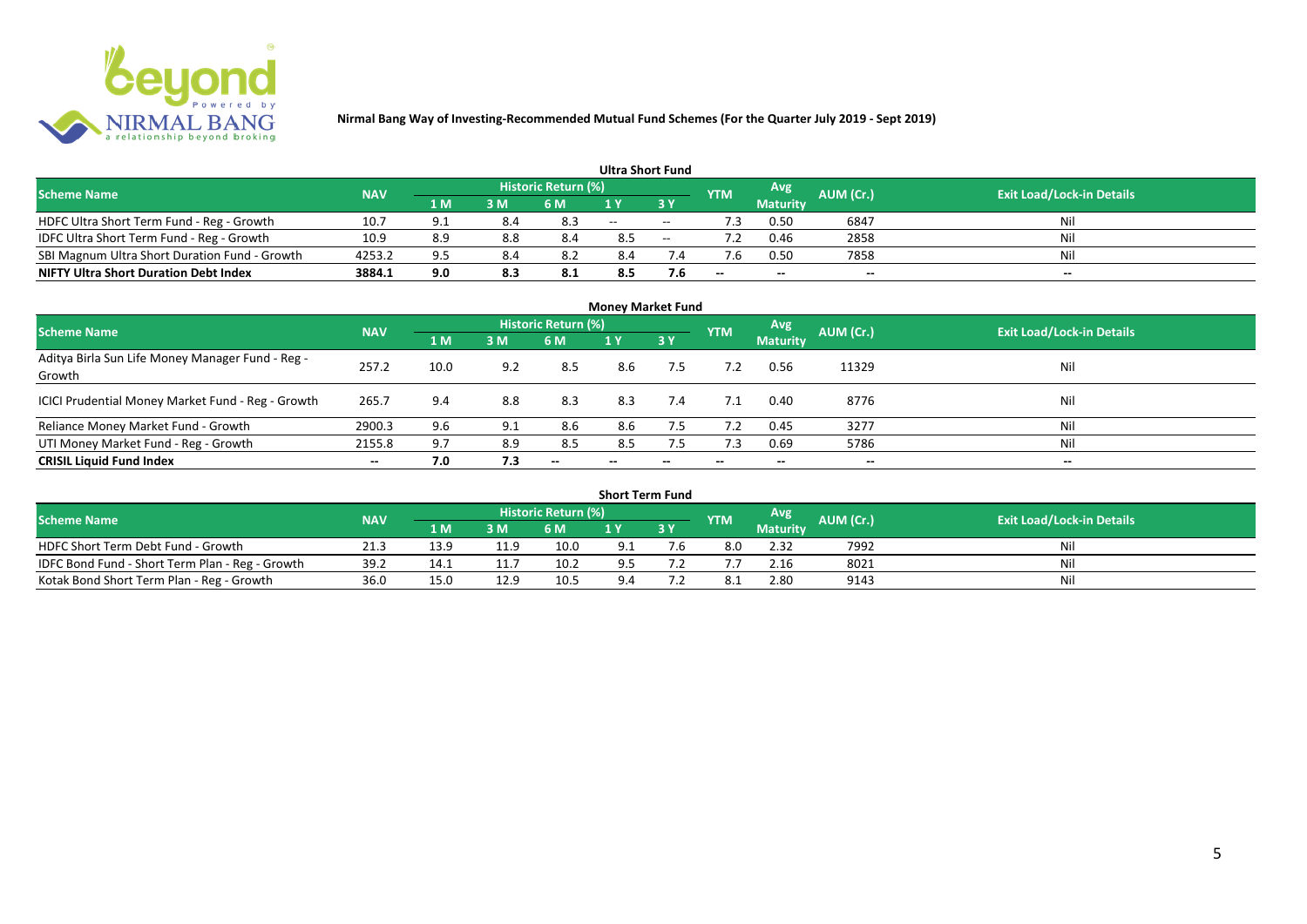

| <b>Low Duration Fund</b>                  |            |      |     |                            |     |  |               |          |           |                                  |  |  |  |  |
|-------------------------------------------|------------|------|-----|----------------------------|-----|--|---------------|----------|-----------|----------------------------------|--|--|--|--|
| <b>Scheme Name</b>                        | <b>NAV</b> |      |     | <b>Historic Return (%)</b> |     |  | <b>YTM</b>    | Avg      | AUM (Cr.) | <b>Exit Load/Lock-in Details</b> |  |  |  |  |
|                                           |            | 1 M  | 3 M | 6 M                        | 1 Y |  |               | Maturity |           |                                  |  |  |  |  |
| <b>HDFC Low Duration Fund - Growth</b>    | 40.2       | 10.0 | ດ 1 | 8.3                        | 7.9 |  |               | 0.87     | 15150     | Nil                              |  |  |  |  |
| Canara Robeco Savings Fund - Reg - Growth | 30.0       | 10.4 | ົດ. | 8.5                        | 8.1 |  | $^{\prime}.4$ | 0.83     | 1060      | Nil                              |  |  |  |  |
| IDFC Low Duration Fund - Reg - Growth     | 27.2       | 10.5 |     | 8.7                        | 8.5 |  |               | 0.79     | 3890      | Nil                              |  |  |  |  |

| <b>Banking &amp; PSU Bond Funds</b>                                                                                                                |      |                 |      |      |      |            |     |                 |      |    |  |  |  |  |
|----------------------------------------------------------------------------------------------------------------------------------------------------|------|-----------------|------|------|------|------------|-----|-----------------|------|----|--|--|--|--|
| <b>Historic Return (%)</b><br><b>Avg</b><br><b>AUM (Cr.)</b><br><b>Exit Load/Lock-in Details</b><br><b>NAV</b><br><b>Scheme Name</b><br><b>YTM</b> |      |                 |      |      |      |            |     |                 |      |    |  |  |  |  |
|                                                                                                                                                    |      | 1 M             | 3 M  | 6 M  |      | <b>3 Y</b> |     | <b>Maturity</b> |      |    |  |  |  |  |
| HDFC Banking and PSU Debt Fund - Reg - Growth                                                                                                      | 15.5 | 14 <sup>c</sup> | 12.8 | 10.7 | 9.7  |            |     | 2.84            | 3187 | Ni |  |  |  |  |
| Kotak Banking and PSU Debt Fund - Reg - Growth                                                                                                     | 44.0 | 18.0            | 16.5 | 12.6 | 10.9 |            | 7.9 | 4.27            | 1790 |    |  |  |  |  |
| IDFC Banking & PSU Debt Fund - Reg - Growth                                                                                                        | 16.6 | 17.1            |      | 12.5 | 11.4 |            | 7.8 | 3.62            | 6718 | Ni |  |  |  |  |

| <b>Corporate Bond Funds</b>                         |                                  |      |      |      |      |           |            |                 |           |     |  |  |  |  |
|-----------------------------------------------------|----------------------------------|------|------|------|------|-----------|------------|-----------------|-----------|-----|--|--|--|--|
| <b>Scheme Name</b>                                  | <b>Exit Load/Lock-in Details</b> |      |      |      |      |           |            |                 |           |     |  |  |  |  |
|                                                     | <b>NAV</b>                       | 1 M  | 3 M  | 6 M  |      | <b>3Y</b> | <b>YTM</b> | <b>Maturity</b> | AUM (Cr.) |     |  |  |  |  |
| ICICI Prudential Corporate Bond Fund - Reg - Growth | 19.7                             | 14.4 | 12.0 | 10.7 | 9.3  | 7.5       | 8.1        | 2.16            | 7143      | Nil |  |  |  |  |
| HDFC Corporate Bond Fund - Growth                   | 21.6                             | 18.2 | 15.3 | 12.6 | 10.7 | 8.0       | 7.9        | 4.21            | 12258     | Nil |  |  |  |  |
| Kotak Corporate Bond Fund - Std - Growth            | 2547.4                           | 13.3 |      | 9.9  | 9.2  | 8.0       | 7.9        | 1.61            | 2149      | Nil |  |  |  |  |